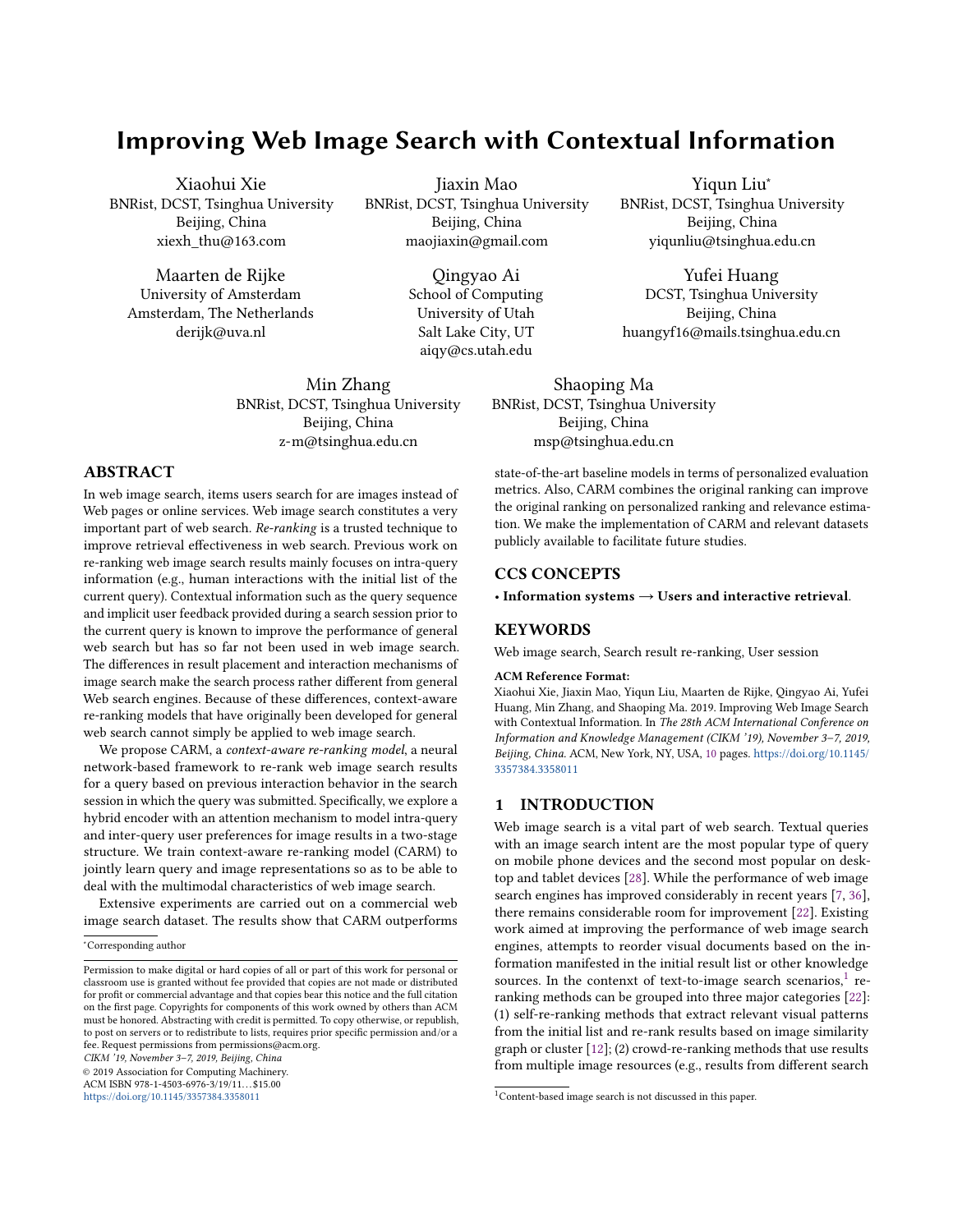engines or expanding results based on query suggestion) [\[18,](#page-9-6) [39\]](#page-9-7); and (3) interactive re-ranking methods that require human interaction during the re-ranking process in which users can provide complementary requirments or annotate results [\[33\]](#page-9-8).

Although the methods mentioned above achieve promising performance improvements, they do not consider contextual information, i.e., query sequence and implicit user feedback before the current query in a search session, which has been shown to be beneficial for general web search re-ranking  $[15, 20, 41]$  $[15, 20, 41]$  $[15, 20, 41]$  $[15, 20, 41]$  $[15, 20, 41]$ .<sup>[2](#page-1-0)</sup> We hypothesize that incorporating contextual information can further improve the ranking performance of web image search. Figure [1](#page-1-1) shows a real-world example of a web image search session from a commercial search engine. In this search session, the user first

<span id="page-1-1"></span>

Figure 1: A real-world example of a web image search session. Based on the clicked/hovered images in the SERP of the previous query "poster background" (contextual information), results for the current query "paper plane" can be re-ranked. The image highlighted with a red box is the image clicked by the user in the initial list for the second query. (The scores are explained in the text.)

submits a query "Poster Background" and then clicks or hovers their cursor on several image results. Then, this user issues another query "Paper Plane" and receives a result list from the search engine. After examining the returned results, the image highlighted with a red box is clicked by the user. In this case, the user wants to find images for making a poster and already has some requirements about these images; following the taxonomy due to [\[35\]](#page-9-12) the user appears to have a "Locate/Acquire" intent. From the images clicked or hovered by the user in query "poster background," we can infer that the one aspect of user preference in this task may be white background. This preference may result in a click on the image with a white background in query "Paper Plane."

It is hard to apply standard context-aware models developed for general web search to web image search due to differences in interaction mechanisms and result placements between these two search scenarios. In web image search, items users search for are images instead of documents with text content. Hence, determining whether query terms appear in previous documents, which is required by most session search models in general web search [\[20,](#page-9-10) [41\]](#page-9-11), is simply not applicable. Also, image results are selfcontained, in the sense that users do not have to click the results to view the landing page as in general web search, which leads to click sparsity problem [\[36\]](#page-9-3). The sparsity of clicks in image search generates a challenge to training click-based models for general web search re-ranking [\[15,](#page-9-9) [20\]](#page-9-10). And, naturally, the multi-modal nature of web image search needs to be taken into account, with methods that are able to bridge textual queries and visual results. To date, there has been very little work on re-ranking image search results using contextual information.

We propose a novel neural network-based framework, contextaware re-ranking model (CARM) to incorporate contextual information so as to re-rank image results. Specifically, we consider "cursor hovering" as an additional feedback signal for user preferences and propose a two-stage structure to generate a preference representation based on previous clicked or hovered images and issued queries. In the first stage, image results are mapped to dense vectors through an embedding layer to represent user preferences for the current query (i.e., intra-query user preferences). In the second stage, we use recurrent neural networks (RNNs) and an attention mechanism to model the preference by considering sequential behavior in the same search session (i.e., inter-query user preferences). The query text is also mapped to dense vectors through a trainable embedding layer. Given an image in the result list that needs to be re-ranked, we obtain a context-aware score by measuring the similarity between the representation of this image and user preference representation. For instance, returning to the example in Figure [1,](#page-1-1) we show re-ranking scores provided by CARM in red (down) and green (up). CARM assigns higher scores to images with a white background, which aligns with the user preferences picked from the context.

Below, we report on extensive experiments on a commercial web image search dataset. Our results demonstrate that the proposed CARM model outperforms state-of-the-art baselines in terms of personalized evaluation metrics. We also show that incorporating contextual information can improve the original ranking on personalized ranking and relevance estimation.

The key technological contributions of this work are:

- We formally define the problem of context-aware image re-ranking within web image search scenarios.
- We propose a novel web image search re-ranking model, named CARM, that considers contextual information. CARM explore a hybrid encoder to better model user preference and jointly learns image and query representation to tackle the multimodal issue.
- We conduct extensive experiments to test the performance of CARM. Experimental results demonstrate that CARM performs effectively. We make the implementation of CARM and related datasets publicly available to facilitate future studies.

# 2 RELATED WORK

## 2.1 Image search re-ranking

Image search re-ranking aims to reorder image results based on multimodal cues, which may be specific visual patterns from the initial search results or knowledge obtained from different sources [\[7,](#page-9-2)

<span id="page-1-0"></span> $2A$  search session is defined as an uninterrupted sequence of activity in the system. The session ends when the user is inactive for more than the predefined number of minutes [\[9\]](#page-9-13). We set 30 minutes for this number, following [\[31\]](#page-9-14).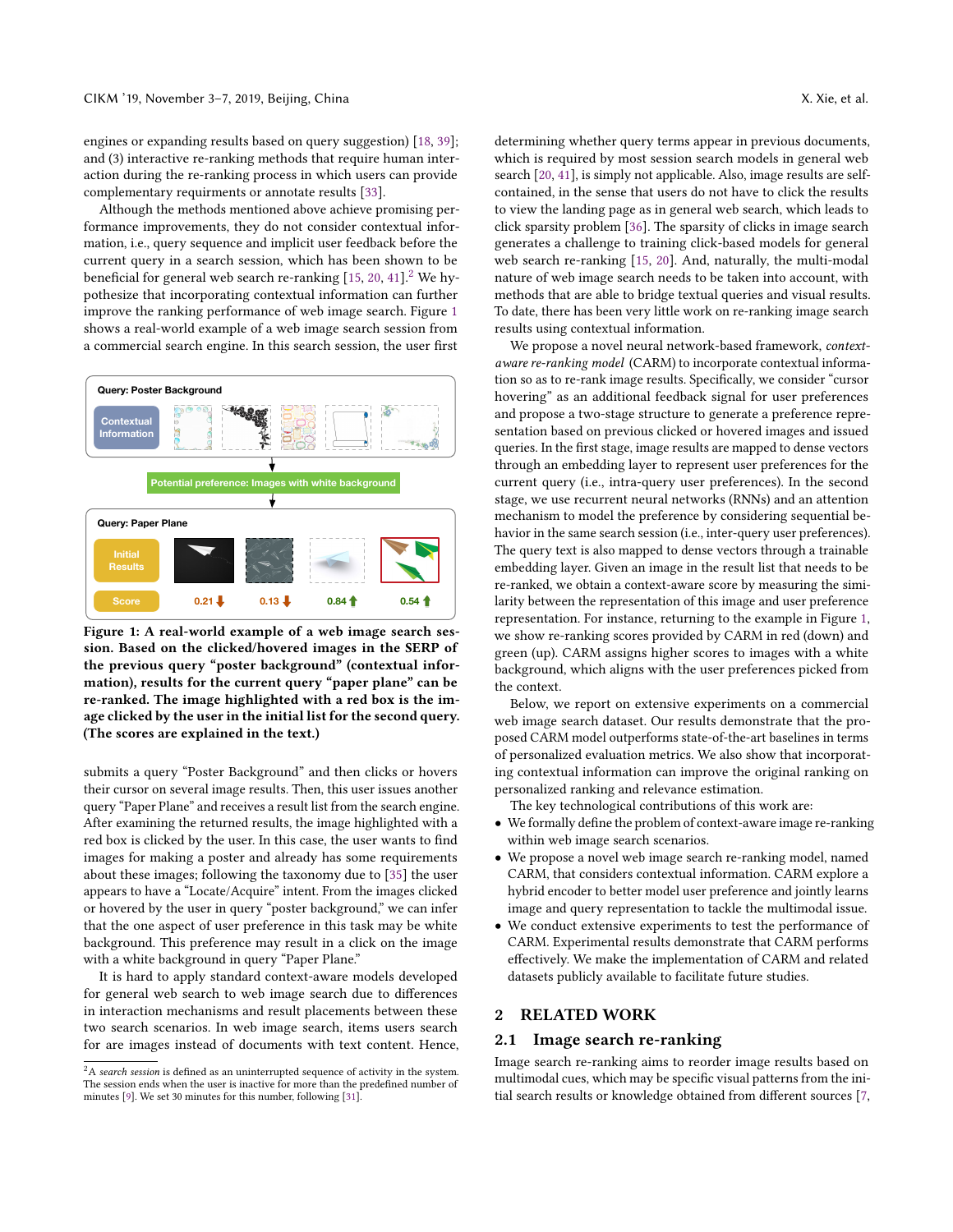Improving Web Image Search with Contextual Information CIKM '19, November 3–7, 2019, Beijing, China

[18,](#page-9-6) [22,](#page-9-4) [27\]](#page-9-15). Most existing work on image search re-ranking focuses on the current query or the current result list of the query. Self reranking methods mine relevant visual patterns from the initial list. For instance, Jain and Varma [\[12\]](#page-9-5) hypothesize that images clicked in response to a query are most relevant to the query and employ Gaussian Process regression to predict a re-ranking score for each image. Crowd re-ranking methods attempt to select and fuse candidate results from multiple resources to generate the final result list. For instance, Liu et al. [\[18\]](#page-9-6) construct a set of visual words on the basis of local image patches collected from multiple image search engines and formalize re-ranking as an optimization problem based on mined patterns among visual words.

Interactive re-ranking methods involve user interactions (i.e., human labor and feedback) to refine search results. For example, Wang and Hua [\[33\]](#page-9-8) propose an image search system, image search by color map, that enables users to specify color distributions in the desired images. This system provides a way to enable users to indicate their visual expectation. Although methods the reviewed above are promising, they do not consider user preferences encoded in the past history (i.e., contextual information), which have been shown to be valuable for search result re-ranking [\[20\]](#page-9-10).

Besides the methods listed above, Sang et al. [\[27\]](#page-9-15) capture user preferences on the basis of annotations and the participation of interest groups of image search users on Flickr. Cui et al. [\[7\]](#page-9-2) build a user-image interest graph on the photo sharing platform and use the graph to re-rank search results. However, these models require a user profile that includes tag information or group information, which is not available in web image search.

## 2.2 Web search session search

In general web search, a lot of research has been devoted to session search. The Text REtrieval Conference (TREC) session track [\[5,](#page-9-16) [6\]](#page-9-17) has built a standard protocol (datasets, experimental and evaluation settings) for multiple query-response interactions in web search. Models considering content information (query and document) and user interaction have been developed. Zhang et al. [\[41\]](#page-9-11) utilize query change as a new form of relevance feedback for better session search. Similar to Zhang et al. [\[41\]](#page-9-11), Guan et al. [\[10\]](#page-9-18) propose a query change retrieval model (QCM) and model the entire session as a Markov Decision Process.

Besides considering relevance, user session level diversity has also been used to re-rank search results [\[25\]](#page-9-19). Prior work has also investigated session-level evaluation metrics to better reflect user satisfaction in a search session. For instance, Session-based DCG (sDCG) [\[14\]](#page-9-20) assumes that the documents at a lower position and retrieved by a later query are less likely to be read by users, hence, these documents have less influence on session-level satisfaction. Luo et al. [\[19\]](#page-9-21) propose cube test (CT) which takes the information nugget and importance into account; the gain of a result is discounted if the same nugget has been encountered in previous results.

Due to users' different and unique interactions with web image search engines when compared with general web search engines, it is hard to apply standard session models that have been shown

to be useful for general web search to image search in a straightforward manner. There exists very little work on utilizing contextual information to improve web image search.

## 2.3 Session-based recommendation

Contextual information in the form (estimated) user intent and preference is also being used in session-based recommendations. Here, the recommender system recommends based on the behavior of users in the current browsing session. Recently, RNNs have been used to model variable-length session data. Hidasi et al. [\[11\]](#page-9-22) are the first apply RNNs to session-based recommendation with remarkable results. Furthermore, Tan et al. [\[30\]](#page-9-23) study an extension to this RNN framework and Li et al. [\[17\]](#page-9-24) propose neural attentive recommendation machine (NARM) to both model the user's sequential behavior and capture the user's main purpose. Ren et al. [\[24\]](#page-9-25) integrate a regular neural recommendation approach in an encoderdecoder structure with a repeat recommendation mechanism that can choose items from a user's history.

While models developed for session-based recommendation can provide insights into the design of contextual re-ranking models for web image search, most session-based recommendation models do not consider query information which has been shown to be valuable for understanding user preference [\[41\]](#page-9-11). In this paper, we propose CARM, which jointly models queries and image results to better capture the inter-query preferences of search users.

## <span id="page-2-0"></span>3 METHOD

We first introduce the context-aware image re-ranking task. Then we describe the proposed CARM in detail.

## 3.1 Problem definition

Context-aware image re-ranking is the task of re-ranking image results of the current query based on user preference. We hypothesize that query sequence and implicit user feedback during a search session prior to the current query to some extent encode user preference. As shown in [\[36\]](#page-9-3), user clicks and cursor hovering can be useful signals for relevance in image search scenarios. In this paper, we also consider these two types of implicit user feedback as signals of user preference.

Given a search session with *n* consecutive queries  $\langle Q_0, Q_1, \ldots, Q_n \rangle$  $Q_{n-1}$ ), on the SERP of a query  $Q_i$  ( $0 \le i \le n-1$ ),  $m_i$  images are howered or clicked (i.e., implicit user feedback is collected). Let hovered or clicked (i.e., implicit user feedback is collected). Let  $\langle I_0, I_1, \ldots, I_{m_i-1} \rangle$  denotes these  $m_i$  images. Assuming we want to reorder image results for the query  $O_1$ , where  $1 \le k \le n-1$  to reorder image results for the query  $Q_k$ , where  $1 \leq k \leq n-1$ , to ensure there exists a context, we build a model M so that for any ensure there exists a context, we build a model M so that for any given image I' on the SERP of the query  $Q_k$ , we can generate a context-aware score for this image, which can be formulated as: context-aware score for this image, which can be formulated as:

$$
S_c = M(I') = f(I'|U, Q_k),
$$
 (1)

where  $U$  is the representation of user preference implicit in contextual information. Besides testing the performance of uncovering user preference, we also want to evaluate how well the model M can improve the original ranking. Hence, we can combine the contextaware score  $S_c$  and the original ranking score  $S_o$  together using a trade-off parameter  $\lambda$  to obtain a final re-ranking score S:

$$
S = \lambda S_c + (1 - \lambda)S_o.
$$
 (2)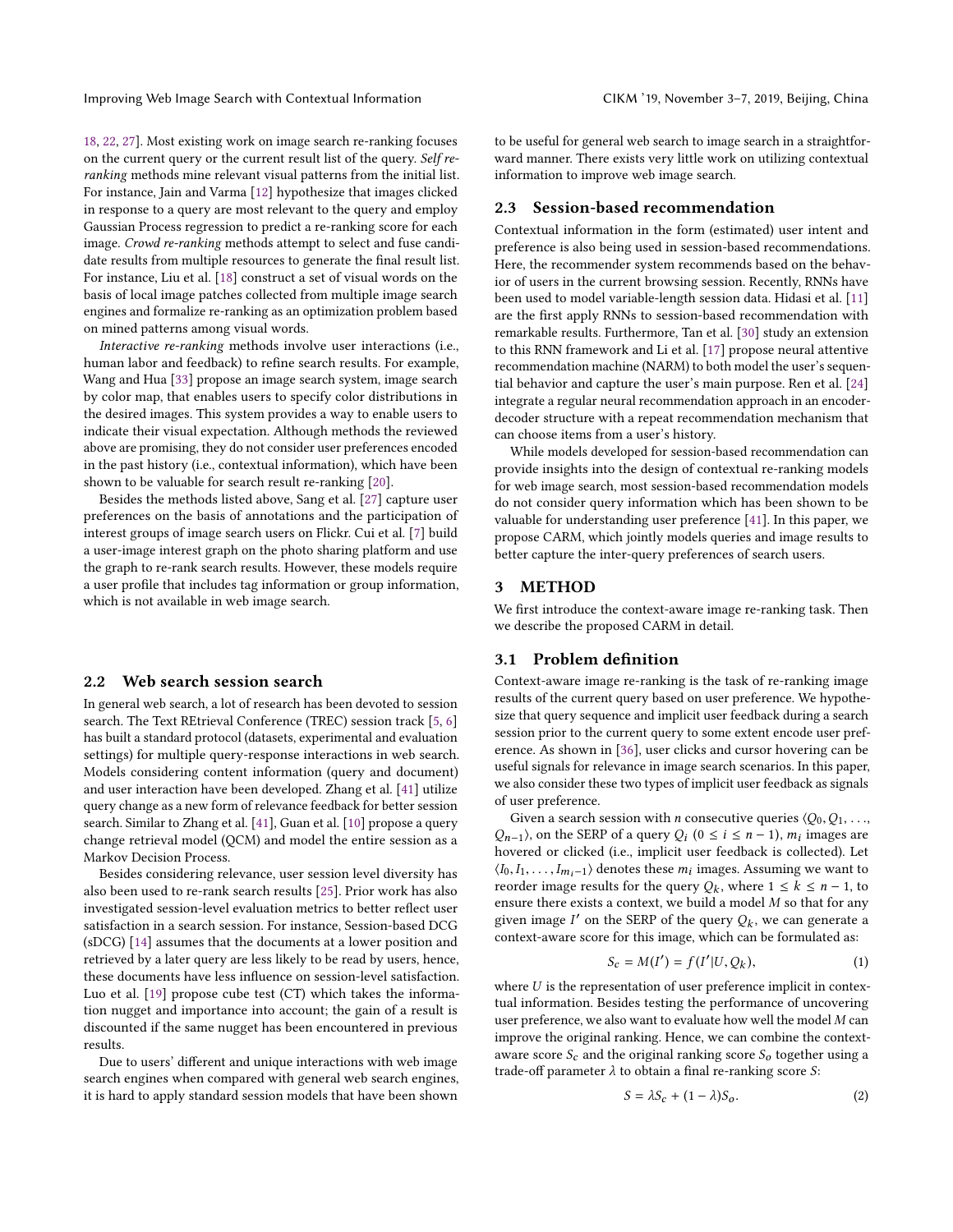Both  $S$  and  $S_c$  can be used to reorder the original result list. We will further describe details of how to compute these scores and evaluate their re-ranking performance in the following sections.

#### 3.2 Context-aware re-ranking model

We show the proposed CARM framework in Figure [2.](#page-4-0) Two trainable embedding layers map the query content and image ID into dense vectors. A two-stage encoding architecture captures both intra-query and inter-query user preferences. The context-aware reranking score  $S_c$  can then be computed according to the similarity of the generated user preference and target image.

3.2.1 Embedding layers. In this paper, we use two trainable embedding layers for query and image respectively. Since the number of possible queries in web image search is very large, we define a projection function  $\delta$  to combine word-level embeddings to form a query-level embedding  $e_O$  as in [\[1\]](#page-9-26), which can be formulated as:

$$
e_Q = \delta(w_Q | w_Q \in Q) = \tanh\left(W \cdot \frac{\sum_{w_Q \in Q} w_Q}{|Q|} + b\right), \quad (3)
$$

where  $w_O$  is the word-level embedding,  $|Q|$  is the number of words in query  $\hat{Q}$ , and  $W \in R^{\alpha \times \alpha}$  and  $b \in R^{\alpha}$  are learnable parameters. We aggregate and average word-level embeddings first and adopt a nonlinear projection layer over the averaged word-level embeddings to obtain the query-level embedding. Ai et al. [\[1\]](#page-9-26) demonstrate that considering non-linear relations between queries and words is beneficial. We leave investigating other sophisticated methods to combine word-level embeddings as future work. For the image embedding layer, we directly map the image ID to a dense vector. We use pre-trained weights to initiate embedding layers which are shown to be beneficial for the text-image task [\[34\]](#page-9-27). For the word embedding, we adopt a large-scale embedding corpus [\[29\]](#page-9-28). For the image embedding  $e_I$ , we use representations of images at the pre-trained BecNet-34 model. Both query penultimate layer of the pre-trained ResNet-34 model. Both query and image embeddings are trainable during the training process. To bridge the gap between query and image representation, we use a non-linear projection layer to map 512-dimensional image vectors to 200-dimensional vectors that have the same length as query vectors. Through trainable embedding layers, we map text-based queries and visual-based image results into the same latent space.

3.2.2 Two-stage encoding architecture. We use a two-stage encoding architecture to extract user preferences from contextual information. The first stage focuses on intra-query information, that is, combining preferred images of users to represent intra-query preference. In the second stage, RNN and a query-based attention layer are designed to capture inter-query preference.

In the first stage, for a given query  $Q_i$  in the context, we have<br>vectors (ex. ex. ) to represent features of preferred  $m_i$  vectors  $\langle e_{I_0}, e_{I_1}, \ldots, e_{I_{m_i-1}} \rangle$  to represent features of preferred<br>images among search results of this query (i.e., glicked (houared (CH)  $m_l$  vectors  $\langle e_{I_0}, e_{I_1}, \ldots, e_{I_{m_l-1}} \rangle$  to represent retaints of preferred images among search results of this query (i.e., clicked/hovered (CH) images). We use  $P_{Q_i}$  to denote user preferences extracted from<br>implicit feedback on a SEPP produced for query Q. In this paper implicit feedback on a SERP produced for query  $Q_i$ . In this paper,<br>we formulate  $P_{\Omega}$  as: we formulate  $P_{Q_i}$  as:

<span id="page-3-0"></span>
$$
P_{Q_i} = \sum_{j=0}^{m_i - 1} e_{I_j}.
$$
 (4)

Based on Eq. [4,](#page-3-0) we can obtain a set of intra-query preference representation  $\langle P_{Q_1}, P_{Q_2}, \ldots, P_{Q_n} \rangle$ .<br>In the second stage, we an

 $\lim_{n \to \infty} \langle P_{Q_1}, P_{Q_2}, \ldots, P_{Q_n}, P_{Q_n} \rangle$ .<br>In the second stage, we apply an RNN with Gated Recurrent Units (GRU) to model the sequential structure among consecutive queries. We use RNN with GRU rather than standard RNNs in this paper for two reasons: (1) Hidasi et al. [\[11\]](#page-9-22) demonstrate that a GRU can outperform standard Long Short-Term Memory (LSTM) units. (2) A GRU can better deal with the vanishing gradient problem [\[17\]](#page-9-24). We define  $h_t$  as the hidden state that holds information for the current unit at time  $t$ . For RNNs with GRU,  $h_t$  can be updated as follows:

<span id="page-3-1"></span>
$$
h_t = z_t \odot h_{t-1} + (1 - z_t) \odot h'_t, \tag{5}
$$

where  $h_{t-1}$  is the hidden state at time  $t-1$  and  $h'_t$  is the current hidden state before undate:  $\odot$  is element-wise multiplication. In t hidden state before update; ⊙ is element-wise multiplication. In Eq. [5,](#page-3-1) an update gate  $z_t$  is needed to combine these two types of content which is given by: content, which is given by:

$$
z_t = \sigma(W^{(z)}P_{Q_t} + U^{(z)}h_{t-1}),
$$
\n(6)

where  $\sigma$  is a sigmoid activation function;  $P_{Q_t}$  is query-level prefer-<br>ence which is plugged into the network unit at time t. The hidden ence, which is plugged into the network unit at time  $t$ . The hidden state  $h'_t$  can be computed as:

$$
h'_t = \tanh[WP_{Q_t} + r_t \odot Uh_{t-1}],\tag{7}
$$

where the reset gate  $r_t$  is calculated as:

$$
r_t = \sigma(W^{(r)}P_{Q_t} + U^{(r)}h_{t-1}).
$$
\n(8)

Through the GRU component, we obtain a set of hidden states  $\langle h_1, h_2, \ldots, h_n \rangle$  which encode both query-level preference and sequential information between consecutive queries.

Session search is a complex search task that may involve multiple subtasks [\[20,](#page-9-10) [23\]](#page-9-29). A subtask is to seek content covering one of aspects (subtopics) on a shared theme. Given a target query  $Q_T$  for which search results are planned to be re-ranked, user preferences encoded in previous queries that belong to the same subtask as  $\mathcal{Q}_T$  should be emphasized. Consider, for example, a search session that consists of three queries "Sports bag", "Basketball shoe" and "Backpack". The theme for this search session could be "Sports equipment". The first and third query belong to a same subtopic "bag". When we plan to re-rank results of the third query based on contextual information, it might be beneficial to put more weight on preference information encoded in results for the first query than in the second one. We apply a query-based attention layer to dynamically select and linearly combine hidden states generated by RNNs to form the representation of the overall user preference encoded in the context before the target query  $Q_T$ . We write  $U_T$  to denote the overall user preference modeled by our model which is used to re-rank results of the target query  $Q_T$ . Then,  $U_T$  is given by:

$$
U_T = \sum_{i=1}^n \frac{e^{\eta_i}}{\sum_{j=1}^n e^{\eta_j}} \cdot h_i
$$
\n(9)

$$
\eta_i = f(Q_i, Q_T) = e_{Q_i} \odot e_{Q_T}, \qquad (10)
$$

where  $\eta$  is a query-based function which measures the alignment between the target query  $Q_t$  and the candidate query  $Q_i$  in the contact We apply element-wise multiplication to embedding vectors text. We apply element-wise multiplication to embedding vectors of  $Q_i$  and  $Q_T$ .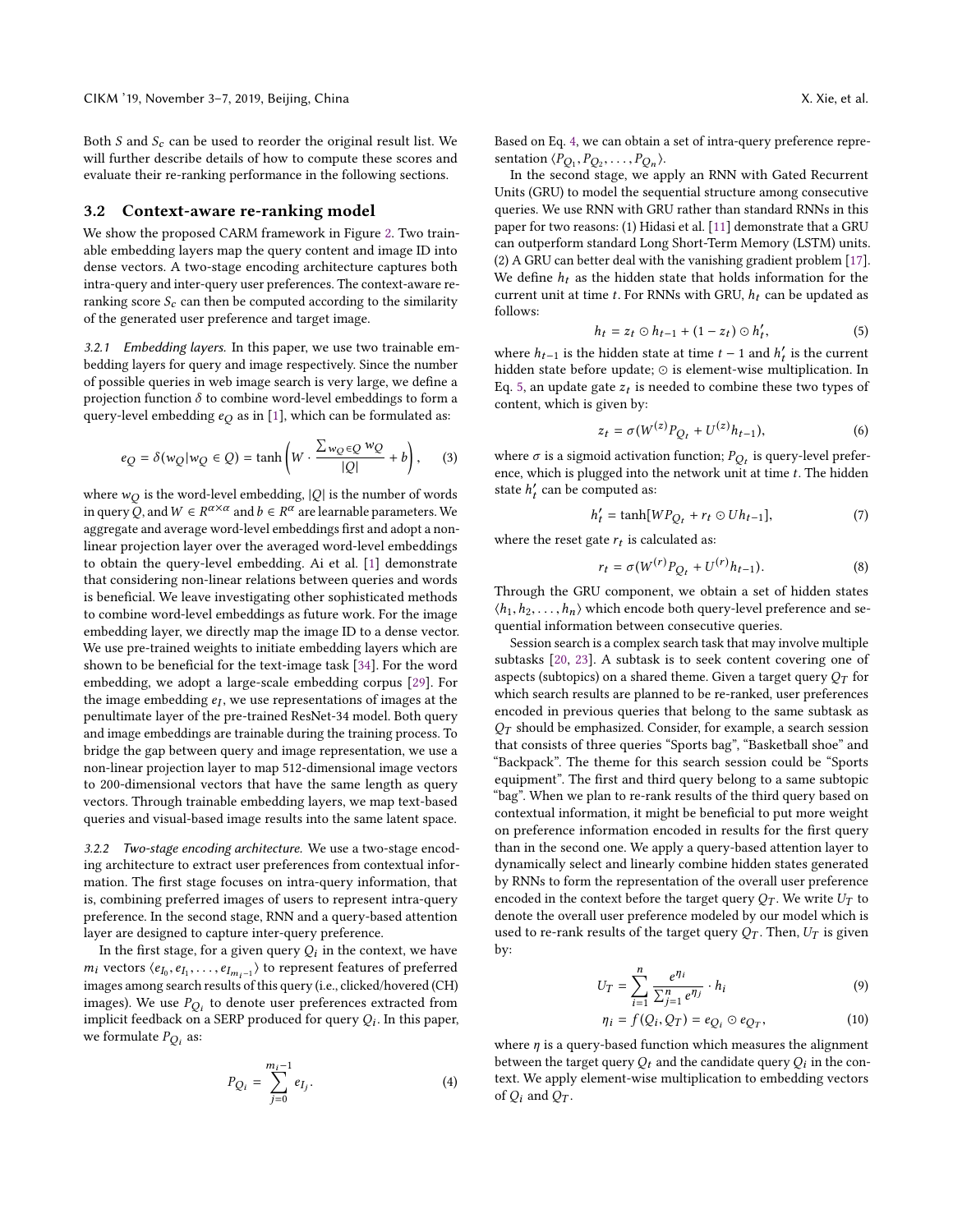<span id="page-4-0"></span>

Figure 2: The proposed CARM framework. Through the trainable image embedding layer and the query embedding layer, image ID and query ID are mapped to dense vectors respectively. A two-stage encoding architecture extracts user preference based on the query and clicked/hovered (CH) image information. Context-aware score  $S_c$  is generated by considering user preference, target query and target image in a latent space.

3.2.3 Context-aware score. Given a target query  $Q_T$  and an image result I' for  $Q_T$ , we calculate the context-aware score  $S_c$  of I' as follows: follows:

<span id="page-4-1"></span>
$$
S_c = \text{sim}(U_T + e_{Q_T}, I'),\tag{11}
$$

 $S_c = \text{sim}(U_T + e_{Q_T}, I'), \eqno{(11)}$  where sim is a function that measures the similarity between two vectors in a latent space. Ai et al. [\[1\]](#page-9-26), Van Gysel et al. [\[32\]](#page-9-30) show that cosine similarity yields better performance on measuring similarity between latent representations. Hence, we also apply this measure of which results ranges from -1 (exactly opposite) to 1 (exactly the same). Besides user preference representation  $U_T$ , we also incorporate the embedding vector of the target query  $e_{QT}$  into the score<br>computation as in [1]. Based on Eq. 11, we cannot only model the computation as in [\[1\]](#page-9-26). Based on Eq. [11,](#page-4-1) we cannot only model the similarity between user preference and visual content of the given image, but also capture the query intent of the target query.

3.2.4 Training loss. We use pairwise loss [\[3\]](#page-9-31) to learn parameters of the proposed CARM. We leave investigating other learning methods (e.g., list-wise loss) as future work. Let  $I_i$  and  $I_j$  be image results for the target query. Based on Eq. [11,](#page-4-1) we can obtain context-aware scores  $S_{ci}$  and  $S_{cj}$  for these two images, respectively. Let  $I_i \triangleright I_j$ denote the event that  $I_i$  should be ranked higher than  $I_j$  (i.e.,  $I_i$ )<br>is preferred by the search user than  $I_j$  in results of  $O_{\mathbb{R}}$ ). The two is preferred by the search user than  $I_j$  in results of  $Q_T$ ). The two<br>outputs of CABM S , and S , are manned to a learnable probability outputs of CARM  $S_{ci}$  and  $S_{cj}$  are mapped to a learnable probability  $P_{ij}$  which can be computed as:

$$
P_{ij} = P(I_i \triangleright I_j) = \frac{1}{1 + e^{-(S_{ci} - S_{cj})}}.
$$
\n(12)

Let  $P_{ij}$  denote the actual probability that  $I_i$  is more preferred than  $I_i$ . We then apply the cross entropy function to form the pairwise loss function, which is given by:  $I_i$ . We then apply the cross entropy function to form the pairwise

$$
L = -\overline{P_{ij}} \log(P_{ij}) - (1 - \overline{P_{ij}}) \log(1 - P_{ij}) + \beta \sum \xi^2, \qquad (13)
$$

where  $\beta$  is the strength of L2 regularization and  $\xi$  are parameters needed to be estimated during training process. To note here, we use both clicked and hovered images (CH images) when modeling user preference in the context while we only use clicked images to represent preferred images for the target query.

# 4 EXPERIMENTAL SETUP

In this section, we introduce our experimental settings for contextaware web image re-ranking. We describe the dataset and give details about our data partitions. We also introduce baseline models against which the proposed CARM is compared. Details of evaluation metrics and training settings are also provided.

#### 4.1 Dataset

To the best of our knowledge, there is no publicly available dataset that is suitable for the context-aware image re-ranking task. We create a dataset by randomly sampling data from a commercial search log. To note here, a query session refers to search behavior of one query, while a search session consists of several query sessions. Using the user ID for identification, we group consecutive query sessions of the same user without interruption into a single search session. The search session ends when the user is inactive for more than 30 seconds. Also, since the target of our re-ranking task is to order results that are preferred by search users to a higher rank, we need to know which results are favored by the real-world users during the training and testing process. Hence, we keep search sessions of which the last query receives at least one click. Furthermore, we discard search sessions with only one query.

We show statistics of the dataset in Table [1.](#page-5-0) A total of 33,732 search sessions are used in our experiment. Besides the number of search sessions and distinct queries, we also calculate the number of query sessions that have at least one hover (H Qsession) or at least one click (C Qsession). Since the last query of each search session contains at least one click due to the requirement of the task, we only consider queries before the last one of each search session when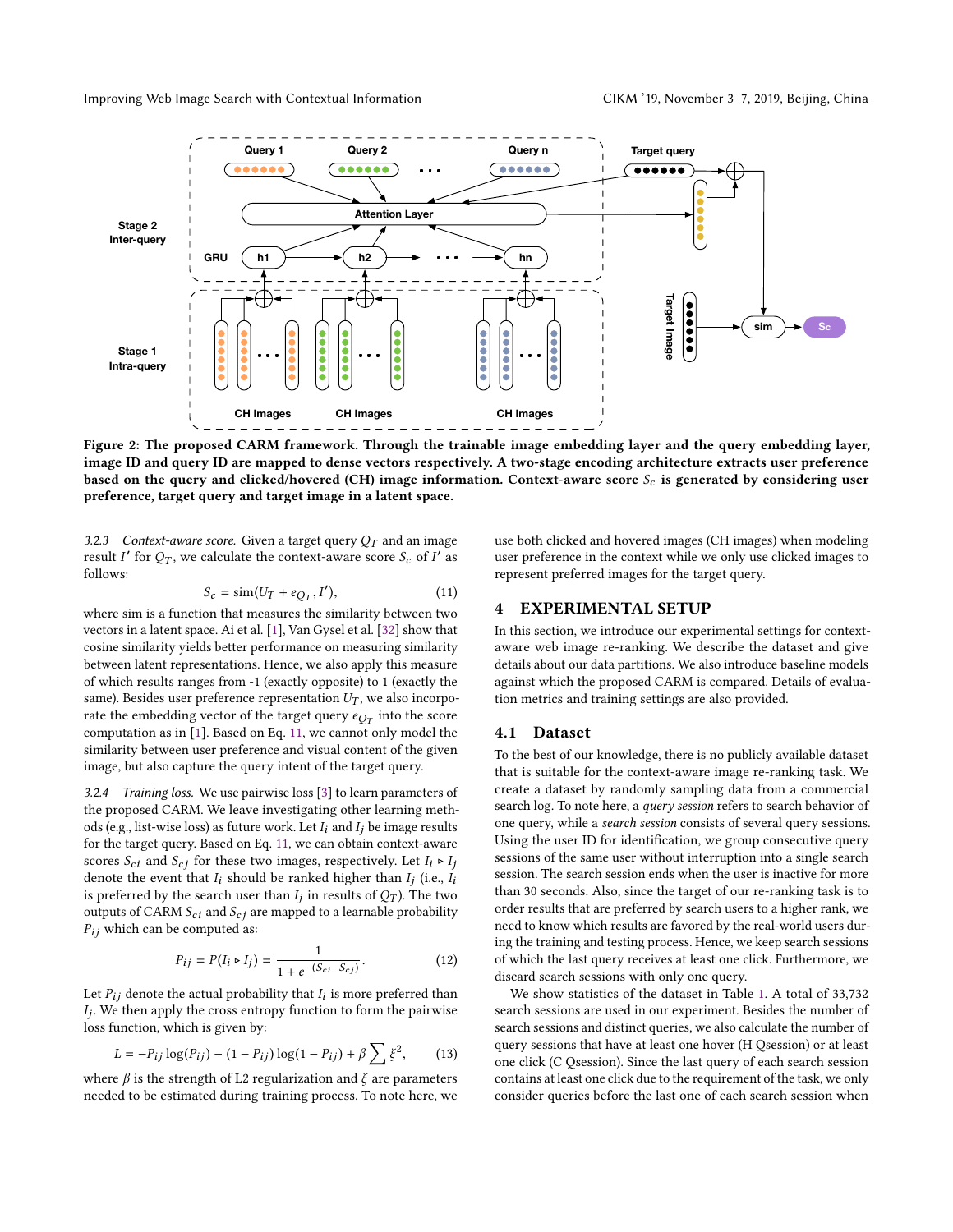<span id="page-5-0"></span>Table 1: Statistics of the datasets used in our experiments ("#" refers to "number of"). A  $H$  (C) Qsession is a query session that has at least one hover  $(H)$  (click  $(C)$ ) action. We do not consider the last query of a session when we count  $H(C)$ Qsessions.

|        | $*S$ essions #Distinct queries #H Osessions #C Osessions |        |        |
|--------|----------------------------------------------------------|--------|--------|
| 33.732 | 18.311                                                   | 36.340 | 17.214 |

we calculate H Qsession and C Qsession. From Table [1,](#page-5-0) we see that the number of queries that receive at least one click is less than the number of queries with at least one hover. Xie et al. [\[36\]](#page-9-3) also show that hovering data tends to be richer than click data and that cursor hovering can be an additional signal used for ranking in web image search. Thus, we consider clicked images and hovered images as users' preferred images in the context. We also show the distribution of search session length (i.e., the number of queries) of our dataset in Figure [3.](#page-5-1) Over 70% of the search sessions contain two queries, indicating that in a real-world web image search environment users tend to submit a single query reformulation.

<span id="page-5-1"></span>

Figure 3: Distribution of search session length (The number of queries in a search session) of our dataset.

Furthermore, since our task is to re-order results for a given query on the basis of contextual information, we also use queries with at least one click before the last query and after the first query of a search session as the target query during the training and testing process.

We split all search sessions into training, validation and test sets at a ratio of 7:1:2.

## 4.2 Baseline models

To evaluate the performance of modeling contextual information, we compare the proposed CARM against existing context-aware models developed for general web search, web image search and session-based recommendation, respectively. We also compare the re-ranked result list obtained by using the combination score  $S(S =$  $\lambda S_c + (1 - \lambda)S_o$ ) to the original ranked list to see whether contextual information can improve the original ranking.

4.2.1 Social-sensed image re-ranking model (SIRM). Cui et al. [\[7\]](#page-9-2) propose an image re-ranking model that considers social relevance to measure the relevance of an image for a user's interest. Given a user  $U_i$ , the user interest is represented by a representative image<br>set  $Q_i$ ; social relevance of an image L is then calculated as: set  $O_i$ ; social relevance of an image  $I_j$  is then calculated as:

$$
\chi(U_i, I_j) = \sum_{(I_k, P_{ik}) \in O_i} P_{ik} \phi(I_k, I_j) \delta_\rho(\phi(I_k, I_j)) \tag{14}
$$

$$
\phi(I_k, I_j) = \frac{|C(I_k) \cap C(I_j)|}{|C(I_k) \cup C(I_j)|},
$$
\n(15)

where  $P_{ik}$  is the transition probability of a user-image pair, which Cui et al. [\[7\]](#page-9-2) calculate based on user profiles in Flickr. However, in web image search, user profiles are not available, which is one of the challenges of our paper. Thus, we set  $P_{ik} = 1$  if  $I_k$  is clicked/hovered<br>in the context, and  $P_{ik} = 0$  otherwise. Following [7], we regard in the context, and  $P_{ik} = 0$  otherwise. Following [\[7\]](#page-9-2), we regard an image as a document and represent it as a bag-of-visual-words;  $C(I_i)$  is the visual word set of image  $I_i$ . The function  $\phi$  counts the co-occurrence of visual words in two images: a is a threshold to co-occurrence of visual words in two images;  $\rho$  is a threshold to determine the value of  $\delta$ , that is,  $\delta_{\rho} = 1$  if  $\phi(I_k, I_j) \ge \rho$  and  $\delta_{\rho} = 0$ , otherwise. Since no difference between different threshold settings otherwise. Since no difference between different threshold settings is demonstrated in [\[7\]](#page-9-2), we set  $\rho$  to be zero in this paper.

4.2.2 Rocchio model. The Rocchio model has been used for text categorization [\[15\]](#page-9-9) and wide range of other information retrieval tasks, including web session search [\[20\]](#page-9-10) and semantic image retrieval [\[21\]](#page-9-32). Basically, the Rocchio model is used to measure how close a document vector is to a keyword vector. In our task, a "document" refers to a given image  $I_j$  and the "keyword" refers to the user preference  $U_i$ . According to [\[15\]](#page-9-9),  $U_i$  can be computed as the difference of the vectors w.r.t. positive example difference of the averages of the vectors w.r.t. positive example images (clicked or hovered images),  $D_{pi}$ , and negative example images (images not clicked or hovered),  $D_{ni}$ :

$$
U_{i} = \frac{1}{|D_{pi}|} \sum_{I_{k} \in D_{pi}} \frac{\overline{I_{k}}}{\|\overline{I_{k}}\|} - \frac{1}{|D_{ni}|} \sum_{I_{k} \in D_{ni}} \frac{\overline{I_{k}}}{\|\overline{I_{k}}\|},
$$
(16)

where  $\overline{I_k}$  is the bag-of-visual-words vector of image  $I_k$  and  $\parallel$ the Euclidean norm of the vector  $\overline{I_k}$ . After obtaining the represen-<br>tation of the user preference  $I_l$ , the Rocchio model computes the  $\|$  is tation of the user preference  $U_i$ , the Rocchio model computes the similarity score between  $U_i$  and the given image  $U_i$  as: similarity score between  $U_i$  and the given image  $I_i$  as:

$$
\text{sim}(\overline{I_j}, U_i) = \frac{\overline{I_j} \odot U_i}{\left\| \overline{I_j} \right\| \cdot \left\| U_i \right\|}. \tag{17}
$$

Then, the similarity score can be used to re-rank the result list of the target query.

4.2.3 Neural Attentive Recommendation Machine (NARM). Li et al. [\[17\]](#page-9-24) propose NARM with an encoder-decoder architecture to address the session-based recommendation problem. NARM uses a GRU to form a global encoder and a local encoder. The global encoder is used to model users' sequential features while the local encoder is used to capture the users' main purpose. Instead of using query-level attention as we do in this paper, NARM uses an itemlevel attention mechanism that allows the decoder to determine a weighted combination of different parts of the input sequence.

We re-implement NARM according to the published paper [\[17\]](#page-9-24) although some changes have been made for the training process. Specifically, we obtain a context-aware score from the similarity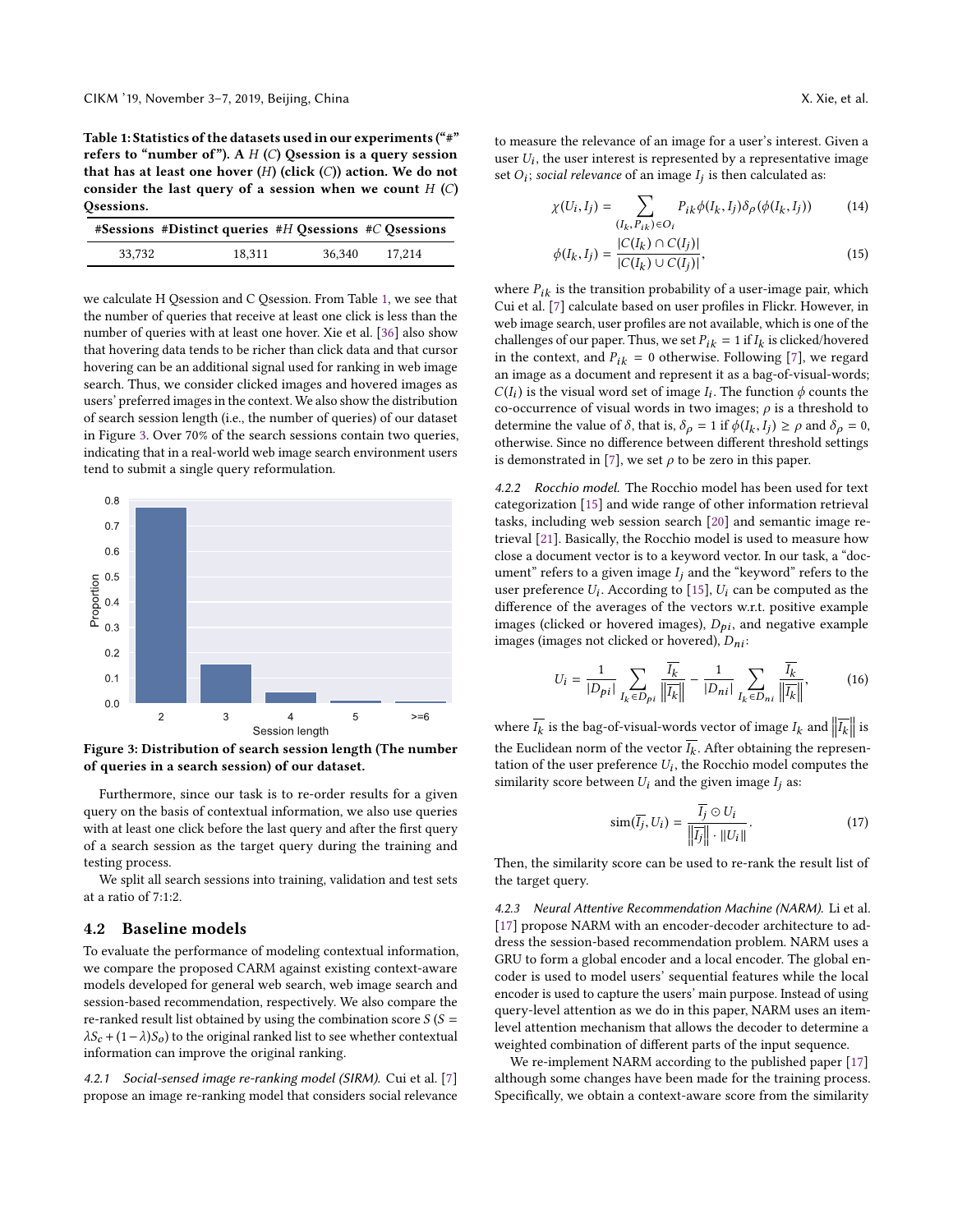Improving Web Image Search with Contextual Information CIKM '19, November 3–7, 2019, Beijing, China

layer of NARM and train the model using the same pair-wise loss described in Section [3](#page-2-0) instead of the original list-wise loss.

4.2.4 Original ranked list. This baseline simply returns the original search result ranked list produced after issuing a query by the commercial search engine from which our data was collected. The original ranking score  $S_{oi}$  of a given image  $I_i$  is defined as:

$$
S_{oi} = 1 - \frac{rank(I_i)}{N},\tag{18}
$$

where  $rank(I_i)$  is the rank of  $I_i$  in the original result list. We define the rank in a grid-based result panel by manning tuple positions the rank in a grid-based result panel by mapping tuple positions (row, column) to a numerical value as in [\[36\]](#page-9-3), that is, following left-to-right and top-to-bottom order. Finally, N is the number of images on the SERP being considered.

## 4.3 Evaluation metrics

To assess the performance of our context-aware re-ranking model, we use several evaluation metrics, which can be divided into two groups. Evaluation metrics in the first group are mainly click-based. We want to test whether CARM can better model user preferences based on contextual information. The second group focuses on result relevance. Since we incorporate query intent into the calculation of the re-ranking score (see Eq. [11\)](#page-4-1), we want to test the ability of CARM to estimate relevance.

The first group consists of Average Rank, Rank Scoring, Recall@k and MRR.

4.3.1 Average Rank. The Average rank metric has been used to measure the quality of personalized search [\[8\]](#page-9-33) and context-aware image re-ranking [\[7\]](#page-9-2). The average rank of a query  $q$  is defined as:

$$
AvgRank_q = \frac{1}{|O_q|} \sum_{I \in O_q} rank(I),
$$
 (19)

where  $O_q$  denotes the set of clicked images on query q. The final average rank on test set of target queries S is computed as:

$$
AvgRank = \frac{1}{|S|} \sum_{q \in S} AvgRankq.
$$
 (20)

A smaller average rank value indicates better re-ranking performance in terms of user preference.

4.3.2 Rank Scoring. Breese et al. [\[2\]](#page-9-34) propose a rank scoring metric to evaluate the effectiveness of collaborative filtering systems. Dou et al. [\[8\]](#page-9-33) use it to measure the performance of personalized web search. Given a query  $q$ , the *rank scoring* metric is computed as:

$$
RS_q = \sum_{j} \frac{\delta(q, j)}{2^{(j-1)/(a-1)}}.
$$
 (21)

Here, *j* is the rank of an image in the result list of query  $q$ ;  $\delta(q, j) = 1$ if image *j* is clicked and  $\delta(q, j) = 0$  otherwise;  $\alpha$  is the viewing half life. We use a half life of 10 images in this paper. The final score for an experiment over a test set  $S$  is:

$$
RS = 100 \cdot \frac{\sum_{q} RS_{q}}{\sum_{q} RS_{q}^{max}}.
$$
 (22)

Here,  $RS_q^{max}$  is the maximum possible utility obtained when all<br>images that have been clicked appear at the top of the ranked images that have been clicked appear at the top of the ranked

list. A larger rank scoring value indicates better performance of context-aware re-ranking.

4.3.3 Recall@K. Recall is the fraction of the results that are relevant to the query that are successfully retrieved. It has been used to measure the performance of session-based recommendation [\[17\]](#page-9-24). In this paper, we regard clicked images as relevant results and examine two different cut-offs:  $K = 5$  and  $K = 10$ . A larger Recall value indicates better performance.

4.3.4 MRR. Mean Reciprocal Rank (MRR) is the average of reciprocal ranks of the desire items. MRR takes the rank of the item into consideration. Let  $rank_i$  refer to the position of the first desired image (i.e., clicked image) for the query  $q_i$ . Then, MRR can be computed as: computed as:

$$
MRR = \frac{1}{|S|} \sum_{q \in S} \frac{1}{rank_i},
$$
\n(23)

where  $S$  is the set of all target queries.

The second group of metrics that we consider includes Normalized Discounted Cumulative Gain (NDCG) and variant versions of NDCG considering grid-based behavior assumptions introduced in [\[37\]](#page-9-35).

4.3.5 NDCG@K. We apply NDCG [\[13\]](#page-9-36) to measure the performance of relevance estimation. For a ranked list of images, the DCG score is defined as:

$$
DCG@K = \sum_{i=1}^{k} \frac{r_i}{\log_2(i+1)},\tag{24}
$$

where  $r_i$  is the relevance score at position *i* and *K* is the depth of the ranked list of images. Then, the NDCG@K score can be obtained ranked list of images. Then, the NDCG@K score can be obtained by normalizing DCG@d using ideal DCG@d, which measures the perfect ranking. We show results of NDCG with two different cutoffs:  $K = 5$ ,  $K = 10$  and  $K = 15$  as in [\[36\]](#page-9-3).

4.3.6 NDCG-MB/SD/RS. Xie et al. [\[37\]](#page-9-35) propose three grid-based assumptions (i.e., Middle bias (MB), Slower decay (SD) and Row skipping (RS)) to derive new grid-based evaluation metrics. Specifically, they revise the representations of continuation and stopping probability of search users by considering grid-based information. Grid-based behavior assumptions are closer to real user behavior and grid-based metrics can better reflect user satisfaction. We use grid-based NDCG scores to test the ability of CARM on estimating relevance of query-image pairs. We use  $K = 10$  as the default cut-off setting for these metrics. The parameters (e.g., row skipping probability) of grid-based assumptions are set to the value which performs best performance described in [\[37\]](#page-9-35).

## 4.4 Training settings

CARM uses 200-dimensional embeddings for queries and 512-dimensional embeddings for images. We use Adadelta [\[38\]](#page-9-37) as the optimization algorithm, with the initial learning rate set to 0.1. The mini-batch size is fixed at 128. For NARM and CARM, we apply the same epoch number and report the best results in the following sections. For CARM and all baseline models, we use both clicked and hovered images as the input and re-rank results in top 5 rows on SERP. We use one GRU layer in CARM, where the hidden size of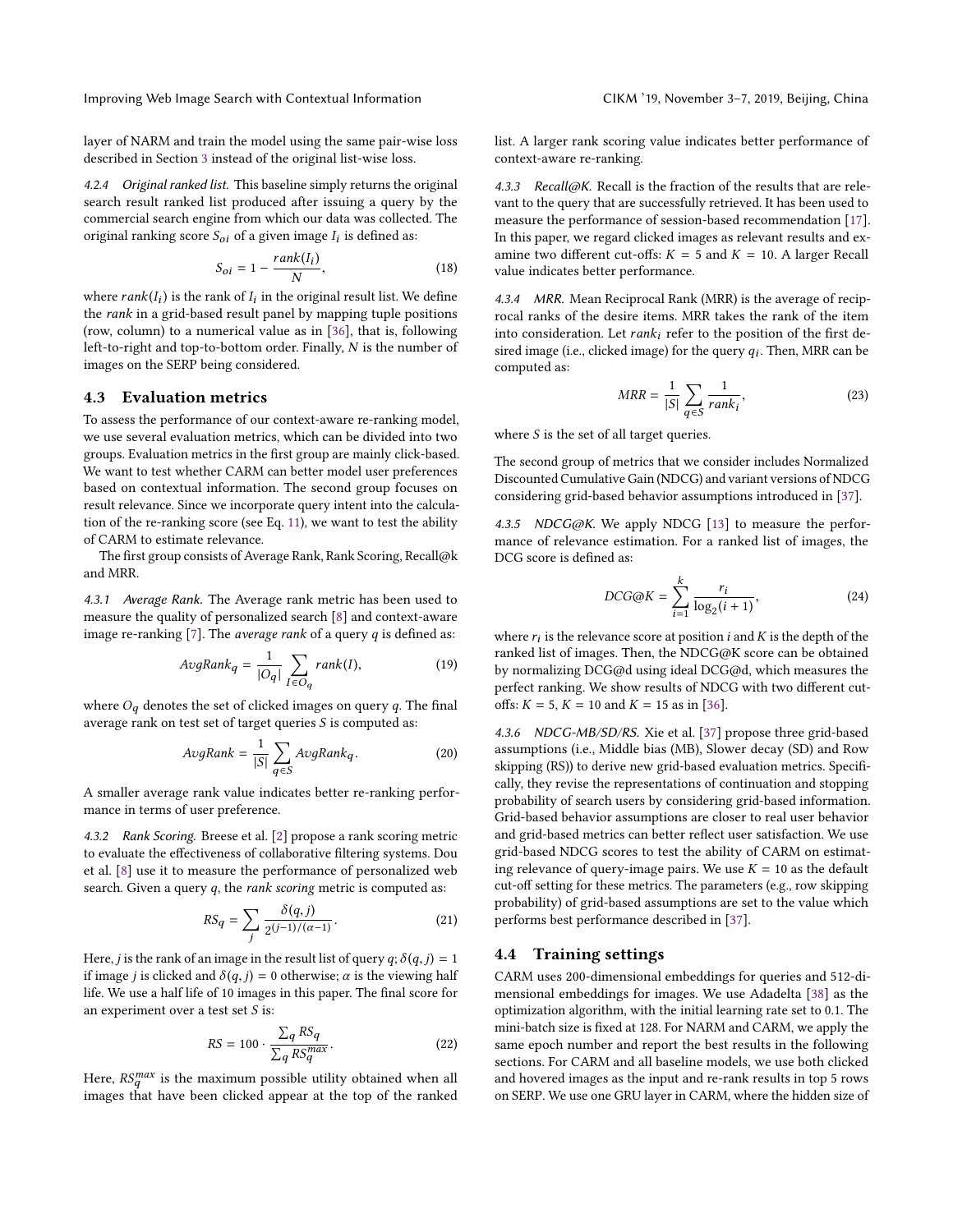GRU is fixed at 200. A Nvidia Titan X GPU is used to train all deep models. We share the source code of CARM and all baselines.<sup>[3](#page-7-0)</sup>

## 5 RESULTS AND ANALYSIS

We can use different scores to reorder the result list (i.e., the contextaware score  $S_c$  or the combination score  $S = \lambda S_c + (1 - \lambda)S_o$ . Since the output of **CARM** is the context-aware score  $S_c$ , we write CARM+OR for using the combination score when reporting experimental results where  $OR$  denotes the original ranking.

We aim to answer the following three research questions:

- (RQ1) Is CARM able to model contextual information better than other context-aware baseline models?
- (RQ2) Is CARM able to improve original ranking in terms of personalized metrics?
- (RQ3) How do different settings (e.g., trade-off-parameter and session length) affect the performance of CARM?
- (RQ4) Is CARM also able to improve the performance of original ranking in terms of relevance estimation?

## 5.1 Comparison against baselines

To answer RQ1, we first compare the CARM model against other context-aware methods, i.e., the Rocchio model, SIRM, and NARM. The results of all methods in terms of five click-based evaluation metrics (i.e., Average ranking, Ranking score, Recall@5, Recall@10 and MRR) are shown in Table [2.](#page-7-1)

From Table [2,](#page-7-1) we have the following observations:

- (1) In terms of all evaluation metrics, the proposed CARM significantly outperforms the baselines, which demonstrates that CARM can better model user preference on the basis of contextual information in web image search scenarios.
- (2) Both NARM and CARM are neural network-based frameworks. Compared to bag-of-visual-words models (i.e., the Rocchio model and SIRM), NARM and CARM can better extract representative visual features from images since they enable embedding layers to be trained.
- (3) NARM considers item-level attention to model users' main purpose while CARM forms the overall user preference by considering query-level attention. Our results demonstrate that query-level attention is more expressive than item-level attention and results in better performance of CARM.

<span id="page-7-1"></span>Table 2: Context-aware re-ranking performance in terms of click-based evaluation metrics. \*\* (\*): The difference between the baseline model and CARM is significant with pvalue  $< 0.01$  (0.05).

| Model     | Rocchio model | <b>SIRM</b> | <b>NARM</b> | <b>CARM</b> |
|-----------|---------------|-------------|-------------|-------------|
| AvgRank   | $14.50**$     | $12.75**$   | $11.26**$   | 10.70       |
| RankScore | $42.30**$     | 47.88**     | $52.59**$   | 54.87       |
| Recall@5  | $0.174***$    | $0.241**$   | $0.322**$   | 0.357       |
| Recall@10 | $0.350**$     | $0.427**$   | $0.502**$   | 0.543       |
| MRR       | $0.154**$     | $0.216***$  | $0.259**$   | 0.280       |

<span id="page-7-0"></span><sup>3</sup><https://github.com/THUxiexiaohui/Context-aware-Re-ranking-Model>

# 5.2 Comparisons among different parameter settings

By using the combination score  $S$  to reorder image results, we want to test whether contextual information can further improve the original ranking in terms of personalized metrics to answer RQ2. We also investigate how different settings affect the performance of CARM to answer RQ3. We show results using Average Rank as the evaluation metric in these comparisons.

In Figure [4](#page-8-0) we show the performance of CARM+OR with different settings for the trade-off parameter  $\lambda$ . Recall that if  $\lambda = 0$ , then CARM+OR degrades to the original ranking model and CARM+OR coincides with CARM when  $\lambda = 1$ . From Figure [4,](#page-8-0) we have the following observations:

- (1) Compared to the original ranking ( $\lambda = 0$ ), all settings of CARM+ OR (0.1  $\leq \lambda \leq$  0.9) achieve better performance in terms of Average Ranking, which demonstrates that incorporating contextual information can improve the original ranking.
- (2) CARM+OR achieves the best performance when  $\lambda = 0.3$ . However, the differences between different settings of the trade-off parameter, especially from 0.3 to 0.9 are not significant, which means that CARM+OR is not sensitive to this parameter. The reason might be that different search sessions receive different benefits from contextual information. For some search sessions, contextual information plays a more important role, in which case a larger value of  $\lambda$  can result in larger improvements for these search sessions while less so for others. Thus, setting different values of  $\lambda$  for different search sessions may be helpful, as has already been shown in session search for general web search [\[4\]](#page-9-38). We leave further investigation of the trade-off parameter as our future work.
- (3) By only considering contextual information, CARM is not able to outperform the original ranking, which demonstrates that biases (e.g., position bias and appearance bias) in the original ranking might affect the search behavior of users, confirming [\[36,](#page-9-3) [37\]](#page-9-35). Also, CARM only considers query and image features while the original ranking takes more sophisticated features such as the surrounding text of images into consideration.<sup>[4](#page-7-2)</sup>

Next, we fix  $\lambda$  to 0.3 and compare CARM+OR against the original ranking with different search session lengths in Figure [5.](#page-8-1) The results show that CARM+OR outperforms the original ranking over all search session lengths. The largest improvement ((9.<sup>85</sup> <sup>−</sup>  $8.70$ )/9.85 = 11.6%) is observed when the search session length equals 4. We also observe that search sessions with a session length larger than 5 receive smaller improvements than other search sessions. The reason can be that the number of search sessions with long session length is small.

## 5.3 Evaluation of result relevance

The training target of CARM is to make sure that images clicked (i.e., preferred) by search users have a higher re-ranking score than

<span id="page-7-2"></span><sup>&</sup>lt;sup>4</sup>This observation is similar to observation made in many other re-ranking settings, especially in a production setting: the original ranker is highly optimized and possibly exploits a broad range of ranking features already; the re-ranker generates a new signal that may not be available to the original ranker (yet) and, hence, adds to it but cannot outperform it as a stand-alone ranker. An "old" example of this phenomenon is relevance feedback [see, e.g., [16\]](#page-9-39); a more recent example concerns neural re-ranking of results retrieved by lexical methods [see, e.g., [32\]](#page-9-30).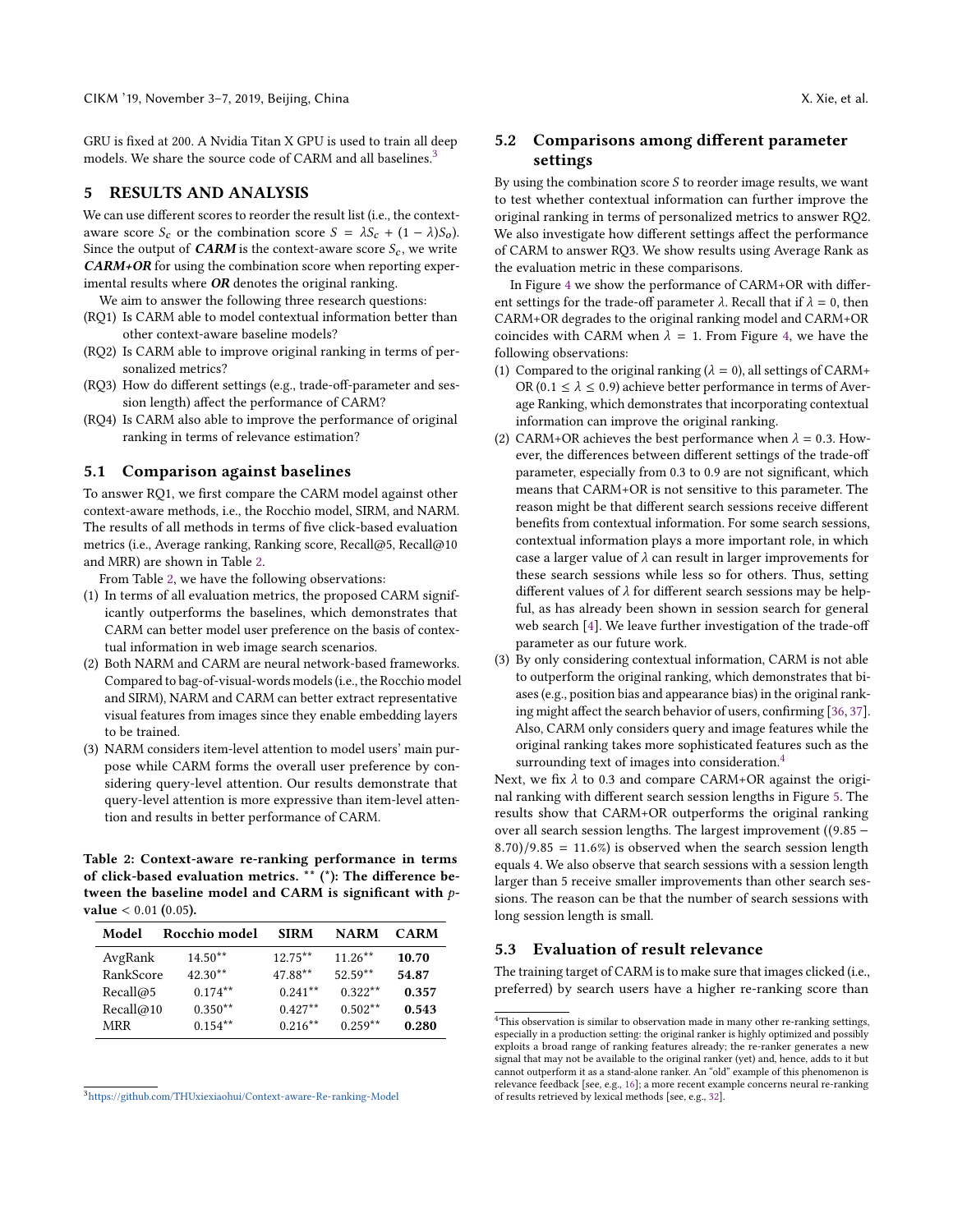<span id="page-8-0"></span>

Figure 4: The performance of CARM+OR with different settings of the trade-off parameter  $\lambda$ . When  $\lambda = 0$ , the output of CARM+OR coincides with the original ranking score  $S_0$ . When  $\lambda = 1$ , CARM+OR coincides with CARM.

<span id="page-8-1"></span>

Figure 5: The performance of CARM+OR and original ranking with different search session lengths (The number of queries in a search session).

images without click while the topical relevance of query-image pairs is not explicitly modeled. For a search service, personalization and result relevance are both important: personalization should not be achieved at a cost of relevance. We further conduct experiments to test whether CARM can preserve or even improve the overall result relevance of the original ranking in order to answer RQ4.

We randomly sample 300 search sessions from the dataset; after filtering out pornographic searches, 281 distinct queries and around 8,000 images are annotated. For each query-image pair topical relevance judgement, at least three editors are recruited to provide annotations based on the instructions illustrated in [\[40\]](#page-9-40). The Fleiss Kappa scores among annotators are higher than 0.5, which leads to substantial agreement. A 4-point scale judgement for each queryimage pair is gathered: Irrelevant (0), Somewhat relevant (1), Fairly relevant (2), and Highly relevant (3).

<span id="page-8-2"></span>Table 3: Relevance estimation performance in terms of NDCG@5, @10, @15 and NDCG with grid-based assumptions (i.e., MB, SD and RS). The cut-off K of grid-based NDCG is set to 10.

| NDCG.                                       | @5 | @10 | @15 | MВ    | -SD   | RS    |
|---------------------------------------------|----|-----|-----|-------|-------|-------|
| Original rank 0.928 0.931 0.931             |    |     |     | 0.928 | 0.930 | 0.929 |
| CARM+OR 0.937 0.932 0.934 0.935 0.935 0.935 |    |     |     |       |       |       |

On the basis of the annotation data, we compare CARM+OR against the original ranking in terms of NDCG with different cutoffs ( $@5$ ,  $@10$  and  $@15$ ). Xie et al. [\[37\]](#page-9-35) show that grid-based metrics can better reflect user satisfaction, hence, we also report results on grid-based NDCGs (MB, SD, and RS). The cut-off K of grid-based NDCGs is set to 10. The results are shown in Table [3.](#page-8-2)

We see that CARM+OR achieves slight improvements over the original ranking on all metrics, which demonstrates that contextual information can benefit relevance estimation to some extent. Also, the difference between the original rank and CARM+OR is larger in terms of grid-based NDCGs@10 compared to list-based NDCG@10. We also calculate the proportion of ties with the threshold parameter 0.01 [\[26\]](#page-9-41) of NDCG@10 and NDCG-MB, respectively. The proportion of ties for NDCG@10 is 0.572 and for NDCG@MB it is 0.534, which means that NDCG with grid-based assumptions has a stronger discriminative power than NDCG with list-based assumptions in image search scenarios. The reason for the limited improvements in Table [3](#page-8-2) can be that there is a gap between the user preference that is the optimization target of CARM and the topical relevance that is annotated by external editors [\[40\]](#page-9-40).

## 6 CONCLUSION & FUTURE WORK

In this paper, we have formally defined the problem of image reranking using contextual information in web image search. We have proposed a novel web image search re-ranking model, named context-aware re-ranking model (CARM). Specifically, we map textbased queries and visual-based images to dense vectors in a latent space using trainable embedding layers. We explore a two-stage structure to better model user preference. In the first stage, we combine features of preferred images for a particular query to obtain intra-query preferences. In the second stage, we use a hybrid encoder with a query-based attention mechanism to capture interquery sequential behavior of search users. CARM not only models context-aware user preferences but also captures query intent of the target query when it calculates the context-aware score. We train CARM to jointly learn query and image representations so as to deal with the multimodal nature of web image search.

Extensive experiments are conducted on a commercial web image search dataset. We find that (1) compared to state-of-the-art baseline models, CARM can better model user preference on the basis of contextual information in web image search scenarios; (2) CARM can further improve the original ranking in personalized ranking, that is, ordering preferred images of search users at higher ranks; (3) CARM is not sensitive to the combination parameter that combines the context-aware score and the original ranking score, which demonstrates that contextual information may have a different impact on different search sessions; and (4) incorporating